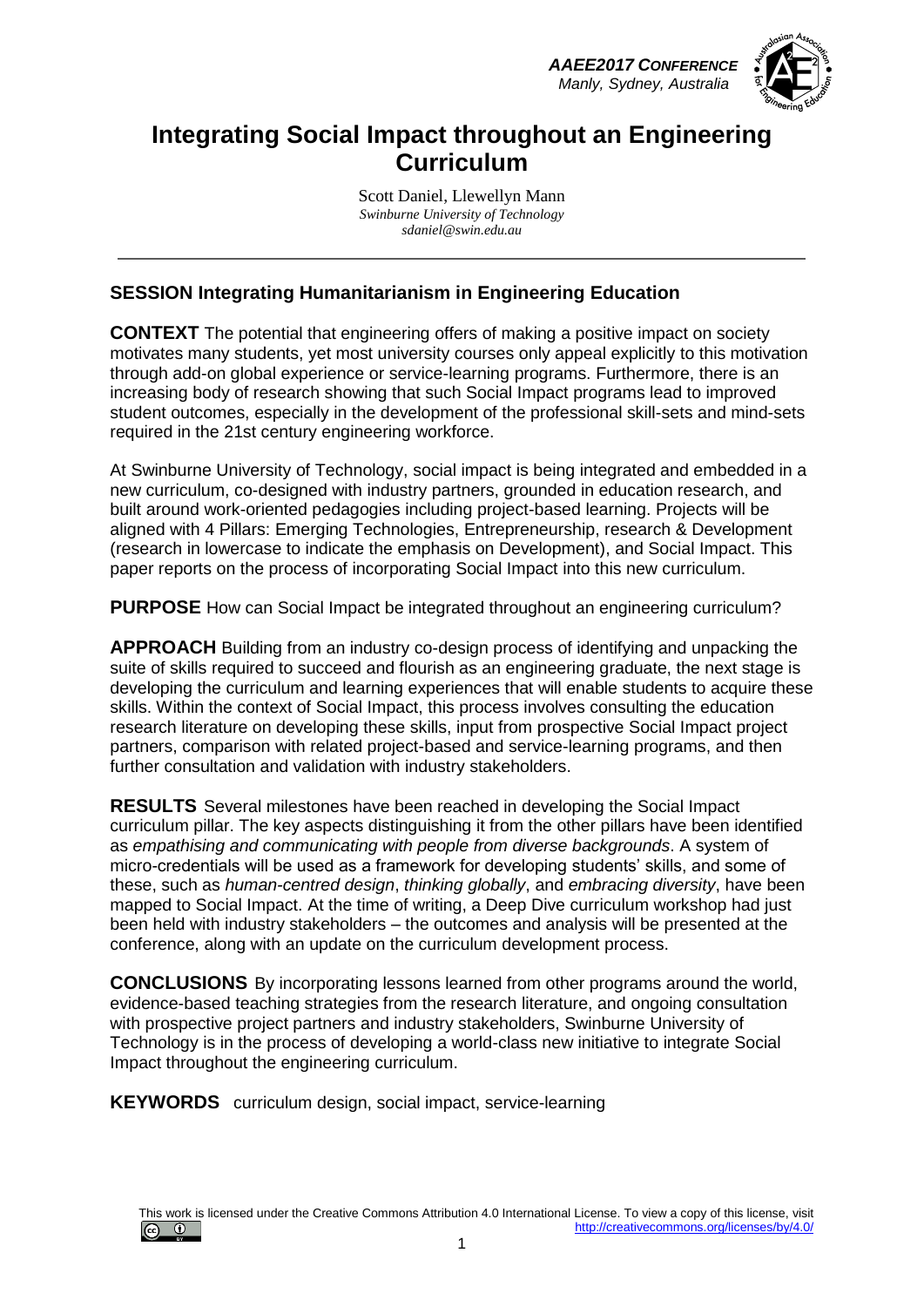# **Introduction**

Swinburne University of Technology (SUT) is developing an innovative practice-based engineering undergraduate degree, with a curriculum co-designed with industry (Cook, Mann, & Daniel, 2017). Rather than the traditional focus on technical content, this new *Bachelor of Engineering Practice (Honours)* degree will enable graduates to develop the professional skill-sets and mind-sets required in the 21<sup>st</sup> century engineering workforce. This new project-centric curriculum will have projects aligned to 4 Pillars: Emerging Technologies, Entrepreneurship, research & Development, and Social Impact. The ongoing process of developing a curriculum framework for this last Pillar, Social Impact, is the subject of this paper.

# **Context**

### **Growth of service-learning and social impact in tertiary education**

Service-learning is a recent and growing development in university education. For example, the first research publications only started coming out in the 1990s (e.g. Markus, Howard, and King (1993), but since then multiple journals have been dedicated to this burgeoning area. The *International Journal for Service Learning in Engineering: Humanitarian Engineering and Social Entrepreneurship* issued its first Volume in 2006, and the *Journal of Service-Learning in Higher Education* followed suit in 2012.

In engineering, this trend towards addressing social impact can be seen in the rise in recent years of humanitarian engineering education. For example, Engineers without Borders Australia has been running curricular and extra-curricular programs for undergraduate students in this space for more than a decade. Some universities offer humanitarian engineering education research projects or degree specialisations (Amadei & Sandekian, 2010; n.a., 2017a), and now for the first time, the AAEE conference is hosting a session on "integrating humanitarianism in engineering education".

Addressing social impact is an important trend in engineering education that is being centrally incorporated in the new co-designed curriculum at SUT.

### **Co-designing a new engineering curriculum with industry**

At SUT, the process of co-designing a new curriculum with industry, aligned to university and Engineers Australia requirements, together with input from student focus groups, is well underway. It will be summarised briefly here, as it is has been described in detail elsewhere (Cook et al., 2017).

Its structure has so far entailed two broad stages: *stakeholder consultation* and *consensus building*, adapted from the *Design your Discipline* process (Dowling & Hadgraft, 2013). The industry stakeholder consultation process involved three ideas workshops with more than 60 individuals representing more than 50 diverse engineering employers, who were asked to brainstorm and discuss emerging industry trends, the skills required of future graduates, and more.

Those inputs were analysed and distilled into a draft curriculum framework, successive iterations of which were the subject of two further curriculum development workshops. This *consensus building* stage involved a total of 21 participants from 18 different organisations giving feedback and input into revising the draft curriculum. At the time of writing, four 'deep dive' workshops are being held to plumb the four curriculum pillars one-by-one in detail with industry representatives. The analysis and outcomes of the Social Impact deep dive will be presented at the AAEE Conference in December.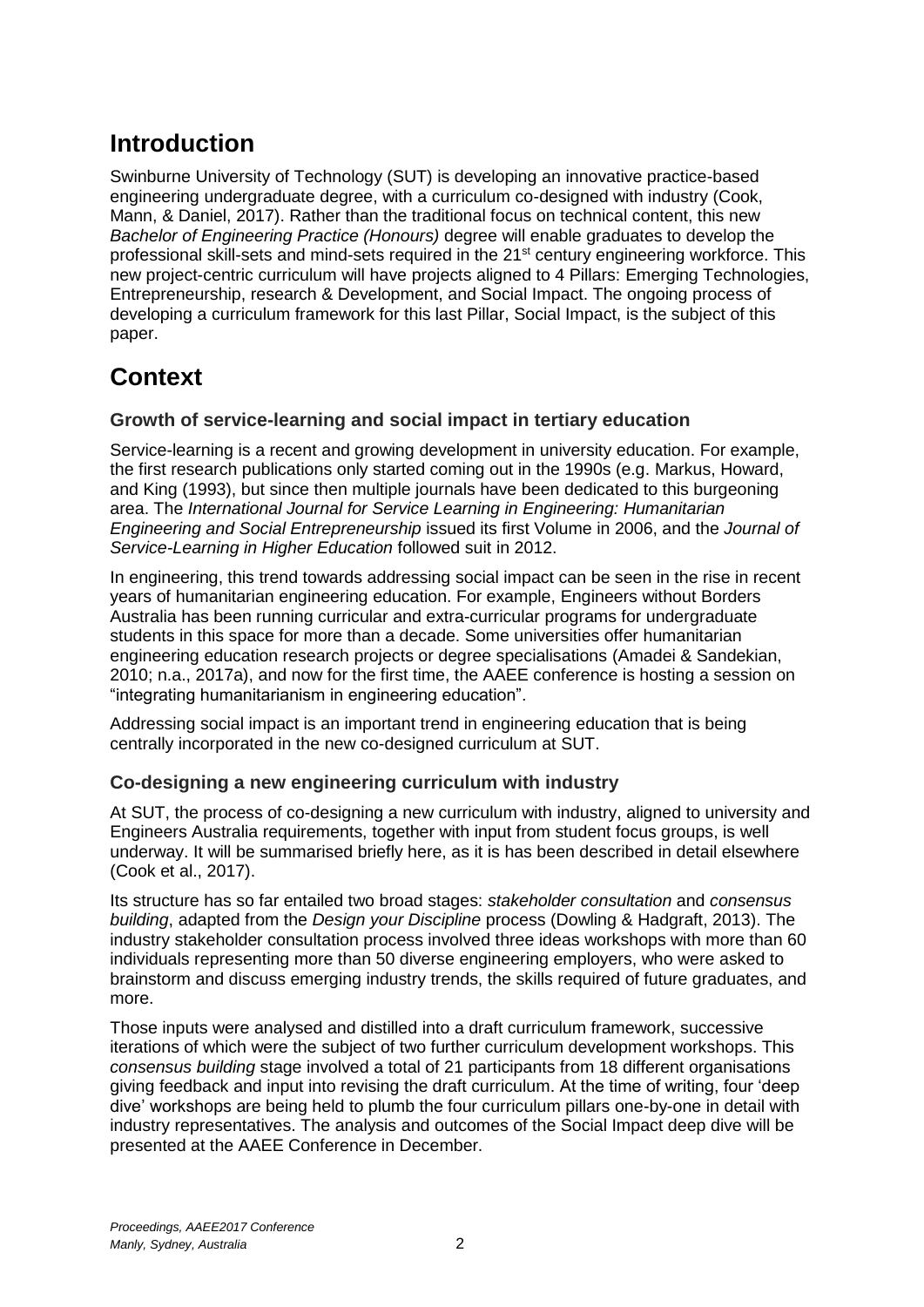The draft curriculum of the *Bachelor of Engineering Practice (Honours)* degree is summarised below in [Figure 1.](#page-2-0) It consists of three domains of people, self, and work, complemented by the 'fundamentals'. Each of the domains of people, self, and work, is divided into three sub-domains. Each of these sub-domains in turn subsumes a number of underlying skills. For example, **Communication** has been unpacked to include: *listening*, *questioning*, *adaptive communication style*, *persuasion & pitching*, *presentation skills*, *networking*, and *writing*. Similarly, **Management** includes *project management, risk management, time management, people management & team building, feasibility & prioritising,* and *budgeting.*



**Figure 1: The domains and sub-domains of the draft curriculum**

# <span id="page-2-0"></span>**Developing the Social Impact pillar**

#### **Inputs and interactions**

Apart from input from industry stakeholders, and potentially others such as regulatory or government bodies, the initial and ongoing development of a curriculum and assessment framework for the Social Impact pillar involves a number of inputs and interactions. This includes input from similar programs, feedback loops with industry partners and other ongoing monitoring and evaluation, and engaging with the relevant research literature (see [Figure 2\)](#page-3-0). These inputs have been described in detail previously (Daniel & Mann, 2017), and so are only summarised briefly here.

Many service-learning programs in engineering exist at other universities (Bielefeldt et al., 2013). EPICS, at Purdue University, having started in 1995 is perhaps the best known of these, involving inter-disciplinary student teams earning academic credit solving technologybased problems for local community organisations (Oakes, Coyle, & Jamieson, 2000). The *Service-Learning Integrated throughout the College of Engineering (SLICE)* program at the University of Massachusetts-Lowell has the goal of integrating service-learning into every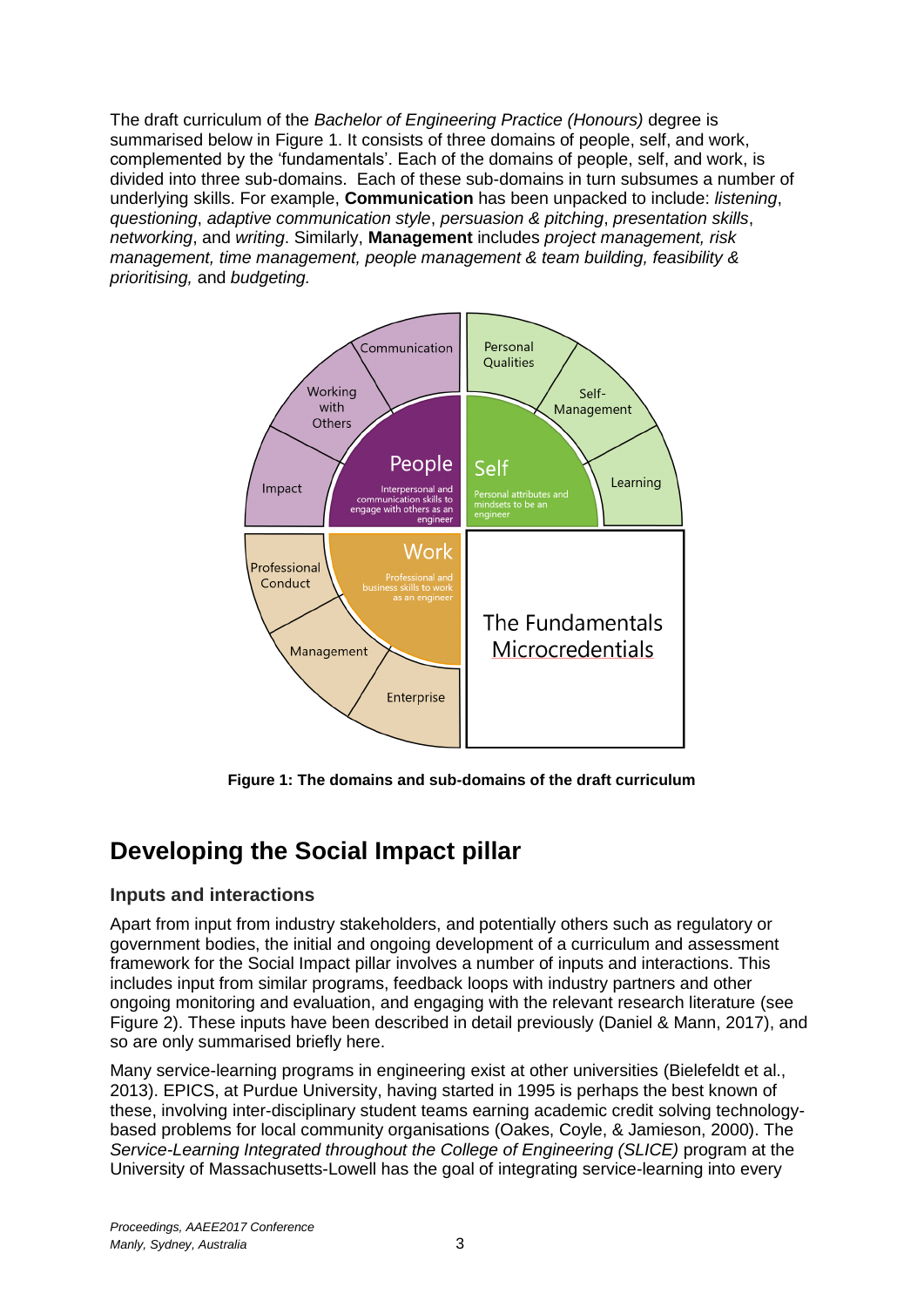semester of their engineering degree and so will offer an important comparison point for our own program (Duffy, Barrington, West, Heredia, & Barry, 2011; n.a., 2017b).



**Figure 2: Inputs and interactions informing the Social Impact Pillar**

<span id="page-3-0"></span>Working successfully on Social Impact projects will require the development of a number of associated skills, such as engaging community members, human-centred design, working cross-culturally, and more. Many research papers have investigated different teaching strategies to nurture these skills, or developed resources that could be useful for teaching them. For example, Gilbert, Held, Ellzey, Bailey, and Young (2014) reviewed the literature on teaching community engagement skills, whereas Mazzurco and Jesiek (2017) identified five best-practice principles for community engagement - a resource both students and teachers can use in developing skills in this area. In a previous paper (Daniel & Mann, 2017), we reviewed this literature in more detail.

Ongoing monitoring and evaluation of this new program will be key to ensuring the best outcomes. Apart from more typical project-based assessment, there will be regular debriefs with project clients, industry mentors, and students themselves. For Social Impact in particular, there are a number of relevant validated survey instruments, such as those developed to measure attitudes towards sustainability (Hess, Brownell, House, & Dale, 2015), or towards community service (Shiarella, McCarthy, & Tucker, 2000), that will be adapted to evaluate our program.

### **The Social Impact pillar in the degree framework**

Students in the new degree program at SUT will join a functioning practice, the Engineering Practice Academy, on Day 1. Each year of the degree, the student experience will be centred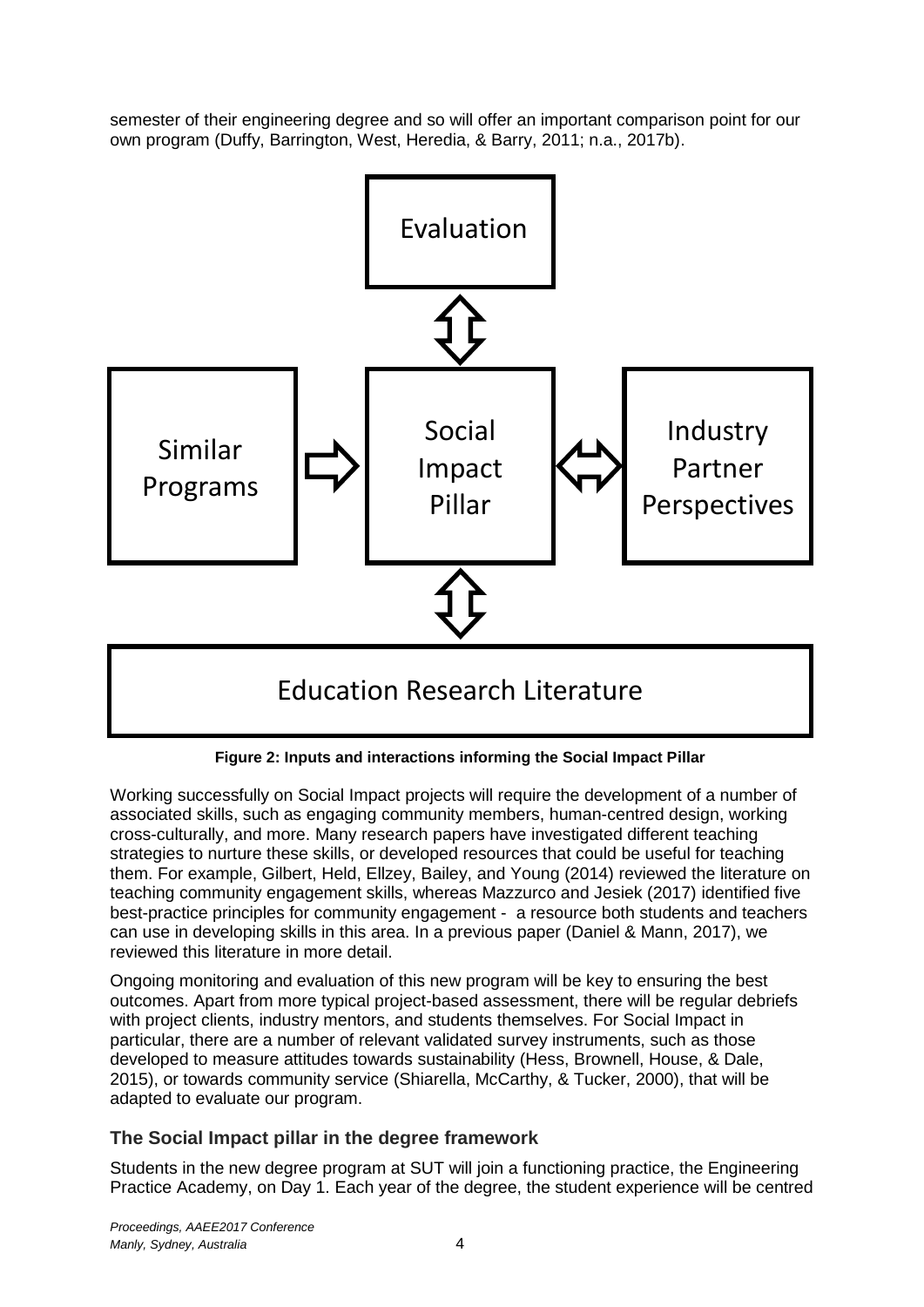around four 6-week 'sprints'. Each sprint, students will work in small groups on a project aligned to one of 4 Pillars: Social Impact, Emerging Technologies, research & Development, and Entrepreneurship [\(Figure 3\)](#page-4-0). Although these projects represent the bulk of the workload, students will also participate in professional development experiences as well as working on a longer-term service learning project.



**Figure 3: The degree framework of four curriculum pillars**

<span id="page-4-0"></span>Projects in the different pillars will be distinguished by different key aspects, as indicated at the bottom of [Figure 3.](#page-4-0) The key aspects of the Social Impact pillar are *empathy* and *communication*. Empathy is a central component of human-centred design. Social Impact projects will focus on developing students' ability to empathise with people from a different background from their own. The other key aspect of Social Impact projects will be developing students' communication skills in diverse contexts. For example, it could be that in a Social Impact project, students will develop and practice the skills to communicate effectively and empathise with members of a rural community to identify a design opportunity, communicate with their teammates in developing their ideas and designs, and then be able to empathise with the perspective of a philanthropic board to so communicate their proposal convincingly enough to win a funding grant.

In the workplace, the ability to communicate and empathise underpin the concepts of psychological safety and collective intelligence in teams, which in turn are key determinants of team effectiveness (n.a., n.d.; Woolley, Chabris, Pentland, Hashmi, & Malone, 2010).

#### **Service-learning versus the Social Impact project**

Although each year all students will complete a 6-week social impact team project, they'll also spend about 10% of their time working on an Academy-wide service learning project. Of course, the service learning project is intended to have a social impact, so the question arises, how is it different to the project within the Social Impact pillar?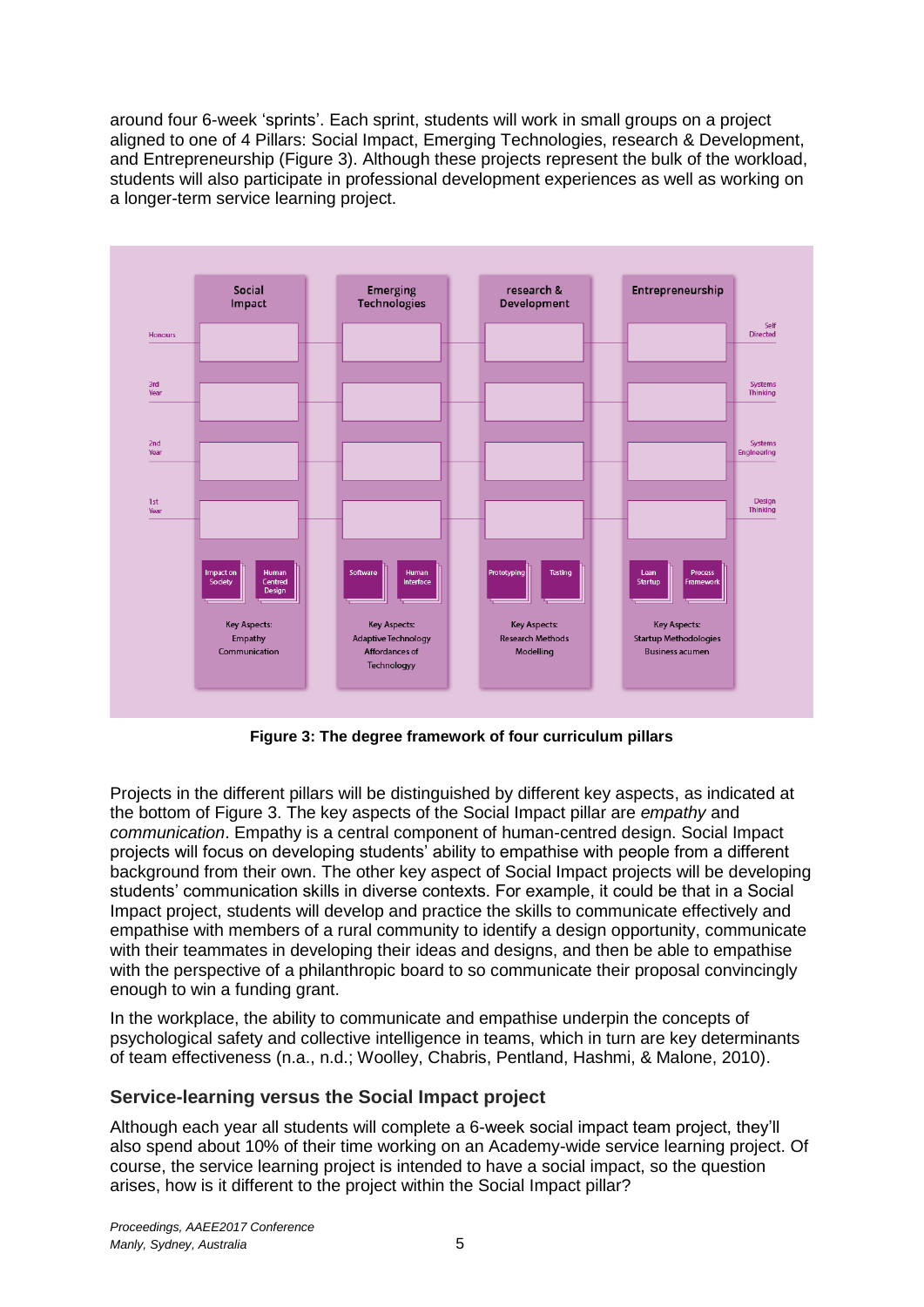There are several key differences. The intended outcome of the Social Impact project is that students develop particular skills, especially regarding their ability to empathise and communicate with people from a different background to their own. It is a contained, shortterm project that will be a central component of each students' performance review, and will effectively involve the student teams conducting R&D for the project client. Conversely, the service-learning project will be on a time-scale of years rather than weeks, and rather than being focused on student learning and assessment, will instead be about producing a tangible outcome for the client.

The first Social Impact pillar project that the initial 'pathfinder' cohort in 2018 will work on is the EWB Challenge. The EWB Challenge is an established humanitarian engineering design program for first-year students, now in its tenth year (Jolly, Crosthwaite, & Kavanagh, 2010). It involves student teams from around Australia and overseas developing design solutions for community-based partner organisations in developing countries. The best student designs are shared with the community partner each year. That is, the student teams research and develop ideas and prototypes to address issues faced by the partner organisations and their communities, and so the EWB Challenge is the archetypal Social Impact project.

#### **Micro-credentials underpinning the Social Impact pillar**

One task in developing the new degree program has been reconciling the curriculum codesigned with industry (Figure 1) with the university framework of two semesters split into four sprints [\(Figure 3\)](#page-4-0). To facilitate this process, we physically printed each curriculum point on a separate slip of paper and then had a robust and interactive discussion to map them to the different pillars. A snapshot of this process is shown below in Figure 4.



#### **Figure 4: The process of mapping the** *People* **curriculum domain to the different Pillars**

The outcome of this process was matching the following six points to the Social Impact pillar: *Global Citizenship, Engineering impact on society, Problem scoping, Empathy, Personal ethics,* and *Sustainability and Life-cycle analysis*. Students will develop proficiency in these areas under a system of micro-credentials, with incremental milestones leading up to graduate-level expertise.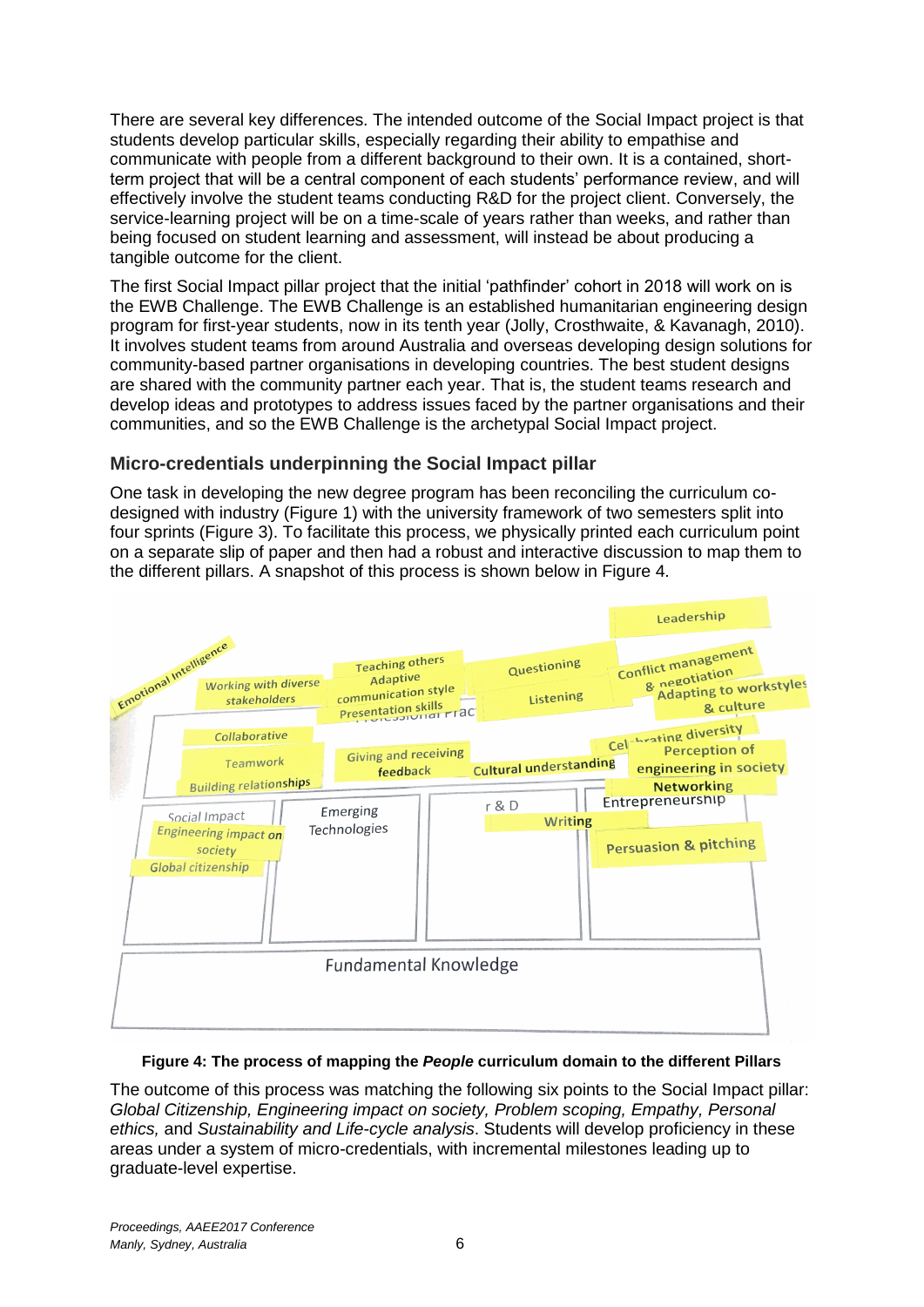#### **Social Impact curriculum deep dive with industry**

As a further input to the development of the Social Impact pillar, a dedicated workshop was held with industry representatives. The workshop involved participants discussing the meaning of social impact in engineering, and associated skills, knowledge, and attitudes. Participants also discussed the processes and issues involved in understanding the social impact of new designs and industry projects.

Some of the skills identified include emotional intelligence, self-awareness, and good questioning, which resonate with the key aspects of the Social Impact pillar: *empathy* and *communication*. Challenges identified with social impact include understanding the broader context of a project (e.g. social, political, historical, etc.), environmental impacts, financial concerns, and health and safety issues. Developing a curriculum and student experience to equip students with the skills to meet these challenges in the workplace is an ongoing focus in the continued development of the new degree program.

# **Conclusion**

The new *Bachelor of Engineering Practice (Honours)* degree at Swinburne University of Technology is an exciting development in engineering education, doing away with outmoded traditional approaches to instruction, and in their place co-designing a new curriculum centred on work-oriented pedagogies and grounded in education research. Social Impact is one of four Pillars of project-based learning that will comprise a key aspect of the student learning experience.

In this paper, the ongoing process of integrating Social Impact into this curriculum has been described. An update of this process will be presented at the AAEE conference in December.

### **References**

- Amadei, B., & Sandekian, R. (2010). Model of integrating humanitarian development into engineering education. *Journal of Professional Issues in Engineering Education and Practice, 136*(2), 84.
- Bielefeldt, A., Paterson, K., Swan, C., Pierrakos, O., Kazmer, D. O., & Soisson, A. (2013). *Spectra of Learning Through Service Programs*. Paper presented at the 120th ASEE Annual Conference & Exposition, Atlanta, GA.
- Cook, E., Mann, L. M. W., & Daniel, S. A. (2017). *Co-designing a new engineering curriculum with industry*. Paper presented at the 45th SEFI Annual Conference, Angra do Heroísmo, Portugal.
- Daniel, S. A., & Mann, L. M. W. (2017). *Embedding social impact in engineering curriculum*. Paper presented at the 45th SEFI Annual Conference, Angra do Heroísmo, Portugal.
- Dowling, D., & Hadgraft, R. G. (2013). *The DYD Stakeholder Consultation Process: A User Guide*. Sydney, NSW: Office for Learning and Teaching, Department of Industry, Innovation, Science, Research and Tertiary Education.
- Duffy, J., Barrington, L., West, C., Heredia, M., & Barry, C. (2011). Service-Learning Integrated throughout a College of Engineering (SLICE). *Advances in Engineering Education, 2*(4), n4.
- Gilbert, D. J., Held, M. L., Ellzey, J. L., Bailey, W. T., & Young, L. B. (2014). Teaching 'community engagement' in engineering education for international development: Integration of an interdisciplinary social work curriculum. *European Journal of Engineering Education*, 1-11. doi:10.1080/03043797.2014.944103
- Hess, J., Brownell, S., House, R., & Dale, A. (2015). *Development and application of the sustainability skills and dispositions scale to the wicked problems in sustainability*